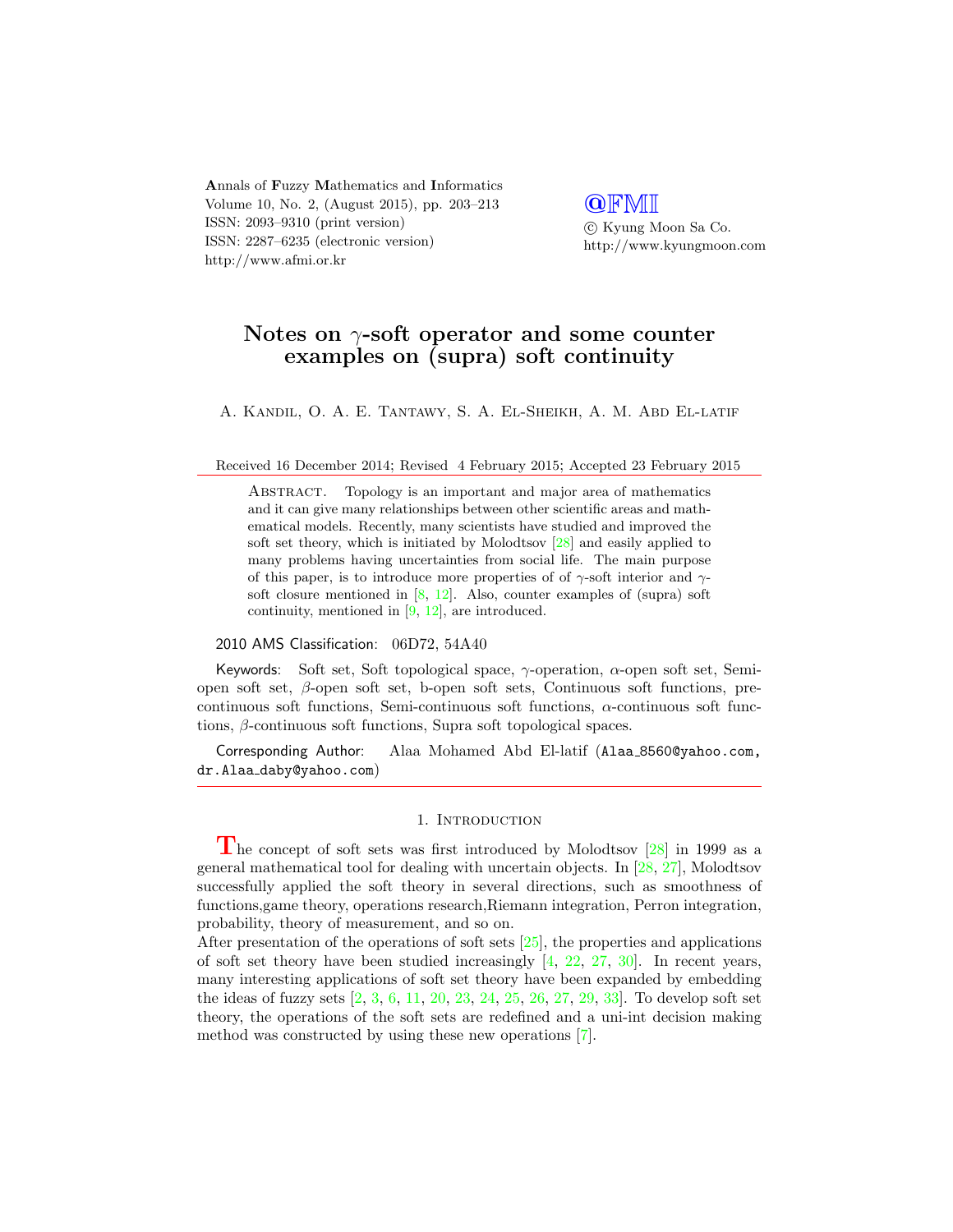Recently, in 2011, Shabir and Naz [31] initiated the study of soft topological spaces. They defined soft topology on the collection  $\tau$  of soft sets over X. Consequently, they defined basic notions of soft topological spaces such as open and closed soft sets, soft subspace, soft closure, soft nbd of a point and soft separation axioms, which is extended in [5, 32]. In [12], Kandil et. al. introduced some soft operations such as semi open soft, pre open soft, *α*-open soft and *β*-open soft and investigated their properties in detail. Kandil et al. [19] introduced the notion of soft semi separation axioms. In particular they study the properties of the soft semi regular spaces and soft semi normal spaces. The notion of soft ideal was initiated for the first time by Kandil et al. [15]. They also introduced the concept of soft local function. These concepts are discussed with a view to find new soft topologies from the original one, called soft topological spaces with soft ideal  $(X, \tau, E, I)$ . Applications to various fields were further investigated by Kandil et al. [10, 13, 14, 16, 17, 18, 21].

The main purpose of this paper, is to introduce more properties of of  $\gamma$ -soft interior and *γ*-soft closure mentioned in [8, 12]. Also, counter examples of (supra) soft continuity, mentioned in [9, 12], are introduced.

### 2. Preliminaries

In this section, we present the basic definitions and results of soft set theory which will be needed in the sequel.

**Definition 2.1** ([28])**.** Let *X* be an initial universe and *E* be a set of parameters. Let  $P(X)$  denote the power set of X and A be a non-empty subset of E. A pair  $(F, A)$  denoted by  $F_A$  is called a soft set over  $X$ , where  $F$  is a mapping given by  $F: A \to P(X)$ . In other words, a soft set over *X* is a parametrized family of subsets of the universe *X*. For a particular  $e \in A$ ,  $F(e)$  may be considered the set of *e*-approximate elements of the soft set  $(F, A)$  and if  $e \notin A$ , then  $F(e) = \phi$  i.e

 $F_A = \{F(e) : e \in A \subseteq E, F : A \to P(X)\}.$  The family of all these soft sets over X denoted by  $SS(X)_A$ .

**Definition 2.2** ([32]). The soft set  $(F, E) \in SS(X)_E$  is called a soft point in  $X_E$ if there exist  $x \in X$  and  $e \in E$  such that  $F(e) = \{x\}$  and  $F(e') = \phi$  for each  $e' \in E - \{e\}$ , and the soft point  $(F, E)$  is denoted by  $x_e$ .

**Definition 2.3** ([31]). Let  $\tau$  be a collection of soft sets over a universe X with a fixed set of parameters *E*, then  $\tau \subseteq SS(X)_E$  is called a soft topology on *X* if

- **(1):**  $\tilde{X}, \tilde{\phi} \in \tau$ , where  $\tilde{\phi}(e) = \phi$  and  $\tilde{X}(e) = X$ ,  $\forall e \in E$ ,
- **(2):** the union of any number of soft sets in  $\tau$  belongs to  $\tau$ ,
- **(3):** the intersection of any two soft sets in  $\tau$  belongs to  $\tau$ .

The triplet  $(X, \tau, E)$  is called a soft topological space over X.

**Definition 2.4** ([12]). Let  $(X, \tau, E)$  be a soft topological space. A mapping  $\gamma$ :  $SS(X)_{E}$  →  $SS(X)_{E}$  is said to be an operation on  $OS(X)$  if  $F_{E} \subseteq \gamma(F_{E}) \ \forall F_{E} \in$ *OS*(*X*). The collection of all *γ*-open soft sets is denoted by  $OS(\gamma) = {F_E : S}$  $F_E \subseteq \gamma(F_E), F_E \in SS(X)_E$ . Also, the complement of  $\gamma$ -open soft set is called  $\gamma$ closed soft set, i.e

 $CS(\gamma) = \{F'_E : F_E \text{ is a } \gamma \text{–open soft set}, F_E \in SS(X)_E\}$  is the family of all  $\gamma$ -closed soft sets.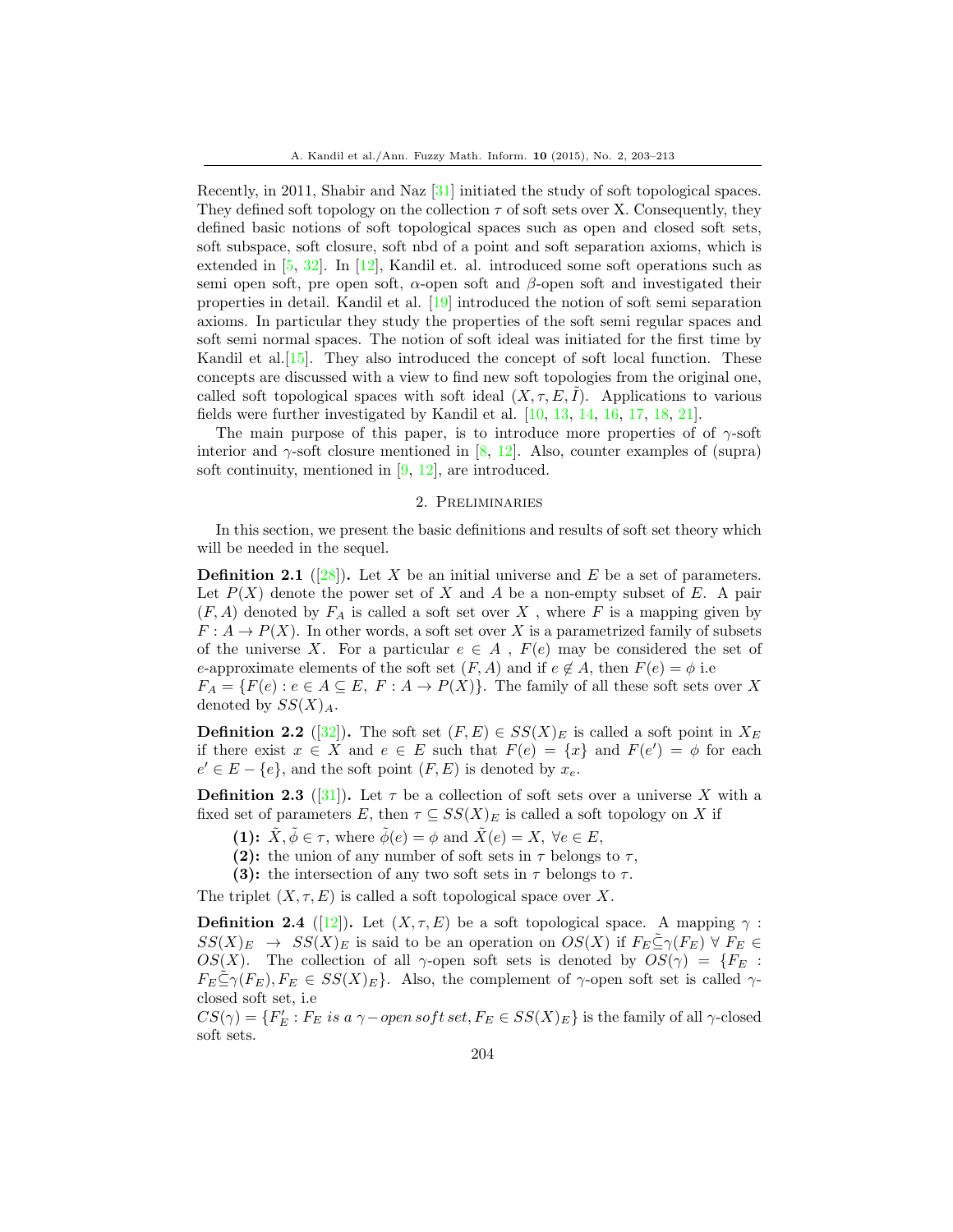**Definition 2.5** ([12]). Let  $(X, \tau, E)$  be a soft topological space. Different cases of *γ*-operations on  $SS(X)_E$  are as follows:

- **(1):** If  $\gamma = int(cl)$ , then  $\gamma$  is called pre open soft operator. We denote the set of all pre open soft sets by  $POS(X, \tau, E)$ , or when there can be no confusion by  $POS(X)$  and the set of all pre-closed soft sets by  $PCS(X, \tau, E)$ , or  $PCS(X)$ .
- **(2):** If  $\gamma = int(cl(int))$ , then  $\gamma$  is called *α*-open soft operator. We denote the set of all  $\alpha$ -open soft sets by  $\alpha OS(X, \tau, E)$ , or  $\alpha OS(X)$  and the set of all *α*-closed soft sets by *αCS*(*X, τ, E*), or *αCS*(*X*).
- **(3):** If  $\gamma = cl(int)$ , then  $\gamma$  is called semi open soft operator. We denote the set of all semi open soft sets by *SOS*(*X, τ, E*), or *SOS*(*X*) and the set of all semi closed soft sets by  $SCS(X, \tau, E)$ , or  $SCS(X)$ .
- **(4):** If  $\gamma = cl(int(cl))$ , then  $\gamma$  is called *β*-open soft operator. We denote the set of all *β*-open soft sets by  $\beta OS(X, \tau, E)$ , or  $\beta OS(X)$  and the set of all *β*-closed soft sets by *βCS*(*X, τ, E*), or *βCS*(*X*).

**Definition 2.6** ([12]). Let  $(X, \tau, E)$  be a soft topological space,  $(F, E) \in SS(X)_E$ . Then, the pre soft interior (resp. semi soft interior, *α*-soft interior, *β*-soft interior) of (*F, E*) is denoted by *P Sint*(*F, E*) (resp. *SSint*(*F, E*), *αSint*(*F, E*), *βSint*(*F, E*) ), which is the soft union of all pre open (resp. semi open, *α*-open, *β*-open) soft sets contained in (*F, E*).

**Definition 2.7** ([12]). Let  $(X, \tau, E)$  be a soft topological space,  $(F, E) \in SS(X)_E$ and  $x_e \in SS(X)_E$ . Then

**(1):**  $x_e$  is called  $\gamma$ - interior soft point of  $(F, E)$  if  $\exists$   $(G, E) \in OS(\gamma)$  such that  $x_e \in (G, E) \tilde{\subset} (F, E)$ , the set of all *γ*-interior soft points of  $(F, E)$  is called the  $\gamma$ -soft interior of  $(F, E)$  and is denoted by  $\gamma Sint(F, E)$  consequently,  $\gamma Sint(F, E) = \tilde{\bigcup} \{ (G, E) : (G, E) \tilde{\subseteq} (F, E), (G, E) \in OS(\gamma) \}.$ 

**(2):**  $x_e$  is called  $\gamma$ -closure soft point of  $(F, E)$  if  $(F, E) \cap (H, E) \neq \tilde{\phi} \ \forall \ \gamma$ -open soft set  $(H, E)$  containing  $x_e$ . The set of all *γ*-closure soft points of  $(F, E)$ is called  $\gamma$ -soft closure of  $(F, E)$  and is denoted by  $\gamma Scl(F, E)$  consequently,  $\gamma\text{Scl}(F, E) = \tilde{\bigcap} \{ (H, E) : (H, E) \in CS(\gamma), (F, E) \tilde{\subseteq} (H, E) \}.$ 

**Theorem 2.8** ([12]). *Let*  $(X, \tau, E)$  *be a soft topological space and*  $(F, E) \in SS(X)_E$ . *Then*

(1):  $(F, E) \in SOS(X)$  if and only if  $cl(F, E) = cl(int(F, E))$ .

- **(2):** *If*  $(G, E) \in OS(X)$ *, then*  $(G, E) \tilde{\cap} cl(F, E) \tilde{\subseteq} cl((F, E) \tilde{\cap} (F, E))$ *.*
- **(3):** *If*  $(H, E) \in CS(X)$ *, then*  $int[(G, E)\tilde{\cup}(H, E)]\tilde{\subseteq} int(G, E)\tilde{\cup}(H, E)$ *.*

3. More properties of *γ*-soft interior and *γ*-soft closure

**Theorem 3.1** ([8]). Let  $(X, \tau, E)$  be a soft topological space. Then, the following *properties are satisfied:*

 $(1): P\text{Scl}(F, E) = (F, E)\tilde{\cup}cl(int(F, E)).$  $(2):$   $P Sint(F, E) = (F, E) \tilde{\cap} int(cl(F, E)).$ **(3):**  $\alpha Scl(F, E) = (F, E)\tilde{\cup}cl(int(cl(F, E))).$  $(4)$ :  $\alpha Sint(F, E) = (F, E) \tilde{\cap} int(cl(int(F, E))).$  $(5):$   $SScl(F, E) = (F, E)\tilde{\cup}int(cl(F, E)).$ 205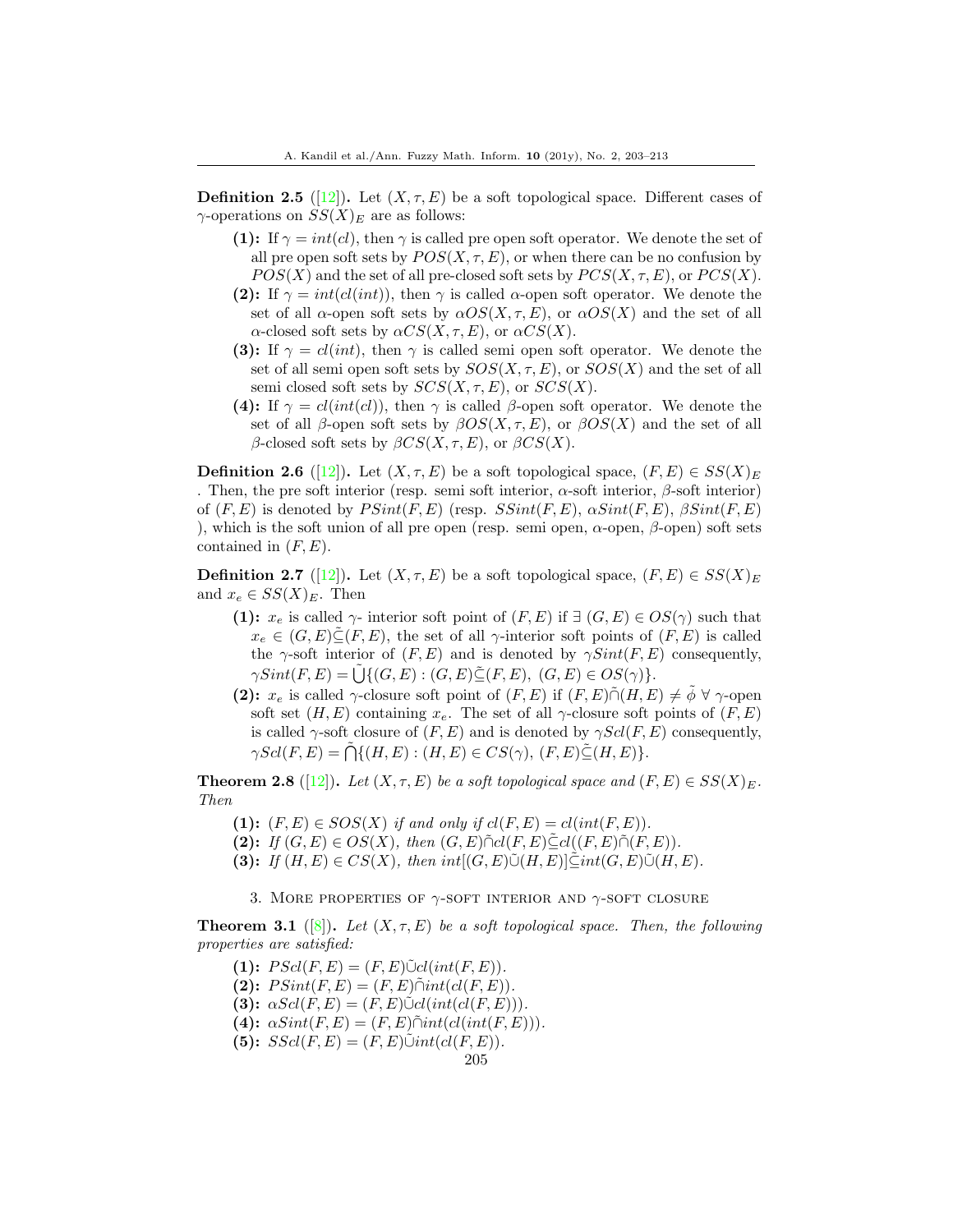- $(6):$  *SSint* $(F, E) = (F, E) \tilde{\cap} cl(int(F, E)).$
- $(7):$   $\beta Sel(F, E) = (F, E) \tilde{\cup} int(cl(int(F, E))).$
- $(8):$   $\beta Sint(F, E) = (F, E) \tilde{\cap} cl(int(cl(F, E))).$

*Proof.* We shall prove only the first statement, the other cases are similar. Since  $cl(int(F, E)\tilde{\cup}cl(int(F, E))]\tilde{\subseteq} cl(int(F, E)\tilde{\cup}cl(int(F, E))] = cl(int(F, E))\tilde{\cup}cl(int(F, E)) =$  $cl(int(F, E)) \subseteq (F, E) \cup cl(int(F, E))$  from Theorem 2.8 (3). This means that,  $(F, E) \cup cl(int$  $(F, E)$  is a pre closed soft set containing  $(F, E)$ . So,  $PScl(F, E) \subset (F, E) \cup cl(int(F, E))$ . On the other hand,  $PScl(F, E)$  is pre closed soft. So, we have  $cl(int(F, E))\tilde{\subset} cl(int(P\tilde{S}cl)$  $(F, E))\subseteq P\text{Sol}(F, E)$ . Hence,  $(F, E)\cup \text{Col}(int(F, E))\subseteq P\text{Sol}(F, E)$ . Therefore,  $PScl(F, E)$  $(F, E)\tilde{\cup}cl(int(F, E))$ . The rest of the proof by a similar way. □

**Theorem 3.2.** Let  $(X, \tau, E)$  be a soft topological space. Then, the following prop*erties are satisfied:*

(1):  $PScl(PSint(F, E)) = PSint(F, E)\tilde{\cup}cl(int(F, E)).$ 

- $(SScl(Sint(F, E)) = SSint(F, E) \tilde{\cup} cl(int(cl(F, E))).$
- *Proof.* **(1):** Since  $cl(int[PSint(F, E)) \subseteq cl(int(F, E))] \subseteq cl(int(PSint(F, E)) \cup Cl(int(F, E))$  $(F, E)$ ] =  $cl(int(PSint(F, E)))\tilde{\cup}cl(int(F, E)) = cl(int(F, E))\tilde{\subseteq} P Sint(F, E)\tilde{\cup}$  $cl(int(F, E))$  from Theorem 2.8 (3). This means that,  $PSint(F, E) \tilde{\cup} cl(int(F, E))$ is a pre closed soft set containing *P Sint*(*F, E*). So, *P Scl*(*P Sint*(*F, E*))*⊆*˜*P Sint*  $(F, E)\tilde{\cup}cl(int(F, E))$ . On the other hand,  $PScl(PSint(F, E))$  is the largest pre closed soft set containing  $P\text{Sint}(F, E)$ . Hence,  $P\text{Sint}(F, E)\tilde{\cup}cl(int(F, E))\tilde{\subseteq}$  $PScl(PSint(F, E))$ . Therefore,  $PScl(PSint(F, E)) = PSint(F, E) \tilde{\cup} cl(int(F, E))$ . **(2):** By a similar way.

□

**Definition 3.3** ([8]). Let  $(X, \tau, E)$  be a soft topological space and  $(F, E) \in SS(X)_{E}$ . Then,  $(F, E)$  is called a b-open soft set if  $(F, E) \subseteq cl(int(F, E)) \cup int(cl(F, E))$ . The set of all b-open soft sets is denoted by  $BOS(X, \tau, E)$ , or  $BOS(X)$  and the set of all b-closed soft sets is denoted by  $BCS(X, \tau, E)$ , or  $BCS(X)$ .

**Remark 3.4** ([8]). It is obvious that,  $POS(X) \cup SOS(X) \subseteq BOS(X) \subseteq \beta OS(X)$ .

**Theorem 3.5.** Let  $(X, \tau, E)$  be a soft topological space. Then, the following are *equivalent:*

- **(1):** (*F, E*) *is a b-open soft set.*
- $(2):$   $(F, E) = P\text{Sint}(F, E) \tilde{\cup} \text{Sint}(F, E)$ .
- $(3):$   $(F, E) \subseteq P \cdot Sel(P \cdot Sim(F, E)).$
- *Proof.* (1)  $\Rightarrow$  (2): Let  $(F, E)$  be a b-open soft set. Then,  $(F, E) \subseteq cl(int(F, E)) \cup int(cl(F, E))$ .  $By$  Theorem 3.1,  $P Sint(F, E) \tilde{\cup} Sint(F, E) = [(F, E) \tilde{\cap} int(cl(F, E))] \tilde{\cup} [(F, E) \tilde{\cap} cl(int(F, E))] =$  $(F, E) \tilde{\cap} [int(cl(F, E)) \tilde{\cup} cl(int(F, E))] = (F, E).$ 
	- $(2) \Rightarrow (3)$ ;  $(F, E) = P\text{Sint}(F, E) \tilde{\cup} \text{Sint}(F, E) = P\text{Sint}(F, E) \tilde{\cup} \text{ } [(F, E) \tilde{\cap} \text{ } \text{ } chtr(F, E)] \tilde{\subseteq} P\text{Sint}$  $(F, E)\tilde{\cup}cl(int(F, E)) = P\cdot Sel(P\cdot Sint(F, E))$ , from Theorem 3.1 (3) and Theorem 3.2 (1).
	- (3)  $\Rightarrow$  (1):  $(F, E) \tilde{\subset} PScl(PSint(F, E)) = PSint(F, E) \tilde{\cup} cl(int(F, E)) \tilde{\subset} int(cl(F, E)) \tilde{\cup} cl(int(F, E)),$ from Theorem  $3.1$  (1) and Theorem  $3.2$  (1).

□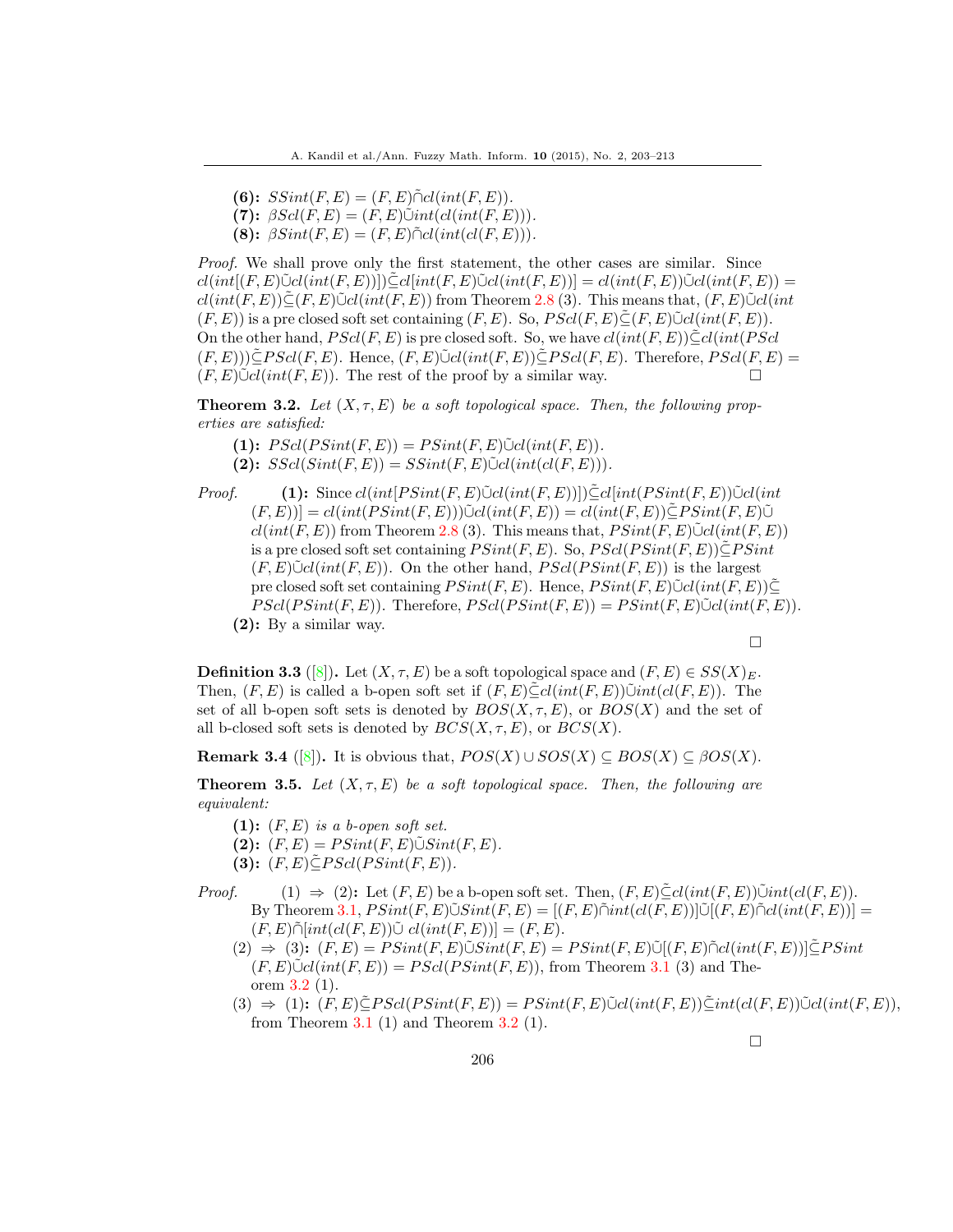**Theorem 3.6.** *Let*  $(X, \tau, E)$  *be a soft topological space and*  $(F, E) \in SS(X)_E$ *. Then, the following properties are satisfied:*

 $(1):$   $bScl(F, E) = Scl(F, E) \tilde{\cap} P Scl(F, E)$ .  $(2):$   $bSint(F, E) = Sint(F, E) \tilde{\cup} P Sint(F, E)$ .

*Proof.* **(1):** Since *bScl*(*F, E*) is a b-closed soft set. Then, *cl*(*int*(*bScl*  $(F, E))$  $\tilde{\cap}$ *int*( $cl(bScl(F, E))$ ) $\tilde{\subseteq}$ *bScl*(*F, E*). It follows that,  $cl(int(F, E))$  $\tilde{\cap} int(cl(F, E)) \tilde{\subseteq} bScl(F, E)$ . So,  $(F, E) \tilde{\cup} [cl(int(F, E)) \tilde{\cap} int(cl(F, E))] \tilde{\subseteq}$  $(F, E)\tilde{\cup}bScl(F, E) = bScl(F, E)$ . Hence,  $[(F, E)\tilde{\cup}cl(int(F, E))]\tilde{\cap}[(F, E)\tilde{\cup}int$  $(cl(F, E))]= Sel(F, E) \tilde{\cap} P Sel(F, E)$ , from Theorem 3.1. This means that,  $Scl(F, E) \cap PSel(F, E) \subset bSel(F, E)$ . The reverse inclusion is obvious from Remark 3.4.

**(2):** By a similar way.

### □

## 4. Counter examples on soft continuity in (supra) soft topological **SPACES**

**Remark 4.1.** The converse of  $\begin{bmatrix} 12 \\ 12 \end{bmatrix}$ , Theorem 5.3 is not true in general, as shown in the following examples.

**Examples 4.2.** (1): Let  $X = \{a, b, c, d\}$ ,  $Y = \{x, y, z, w\}$ ,  $A = \{e_1, e_2\}$  and  $B = \{k_1, k_2\}$ . Define  $u: X \to Y$  and  $p: A \to B$  as follows:  $u(a) = x$ ,  $u(b) = z$ ,  $u(c) = y$ ,  $u(d) = w$ ,  $p(e_1) = k_1$ ,  $p(e_2) = k_2$ . Let  $(X, \tau_1, A)$  be a soft topological space over X where,  $\tau_1 = {\tilde{X}, \tilde{\phi}, (F_1, A), (F_2, A), (F_3, A)},$  where  $(F_1, A), (F_2, A), (F_3, A)$  are soft sets over *X* defined as follows:  $F_1(e_1) = \{d\}, \quad F_1(e_2) = \{a, b\}.$  $F_2(e_1) = \{a, b\}, \quad F_2(e_2) = \{d\}.$  $F_3(e_1) = \{a, b, d\}, \quad F_3(e_2) = \{a, b, d\}.$ Let  $(Y, \tau_2, B)$  be a soft topological space over *Y* where,  $\tau_2 = \{Y, \phi, (G, B)\}\text{, where } (G, B) \text{ is a soft set over } Y \text{ defined by:}$  $G(k_1) = \{x\}, \quad G(k_2) = \{z\}.$ Let  $f_{pu}$  :  $(X, \tau_1, A) \rightarrow (Y, \tau_2, B)$  be a soft function. Then,  $f_{pu}^{-1}((G, B))$  =  $\{(e_1,\{a\}), (e_2,\{b\})\}$  is a pre (resp.  $\beta$ -) open soft set, but not open soft. Hence,  $f_{pu}$  is a pre- (resp.  $\beta$ -) continuous soft function, but not continuous soft. (2): Let  $X = \{a, b, c\}$ ,  $Y = \{x, y, z\}$ ,  $A = \{e_1, e_2\}$  and  $B = \{k_1, k_2\}$ . Define  $u: X \to Y$  and  $p: A \to B$  as follows:  $u(a) = x$ ,  $u(b) = z$ ,  $u(c) = y$ ,  $p(e_1) = k_2$ ,  $p(e_2) = k_1$ . Let  $(X, \tau_1, A)$  be a soft topological space over X where,  $\tau_1 = {\{\tilde{X}, \tilde{\phi}, (F, A)\}}$ , where  $(F, A)$  is a soft set over *X* defined as follows:  $F(e_1) = \{b\}, \quad F(e_2) = \{a\}.$ 

Let  $(Y, \tau_2, B)$  be a soft topological space over *Y* where,

 $\tau_2 = {\tilde{Y}, \tilde{\phi}, (G, B)}$ , where  $(G, B)$  is a soft set over *Y* defined by: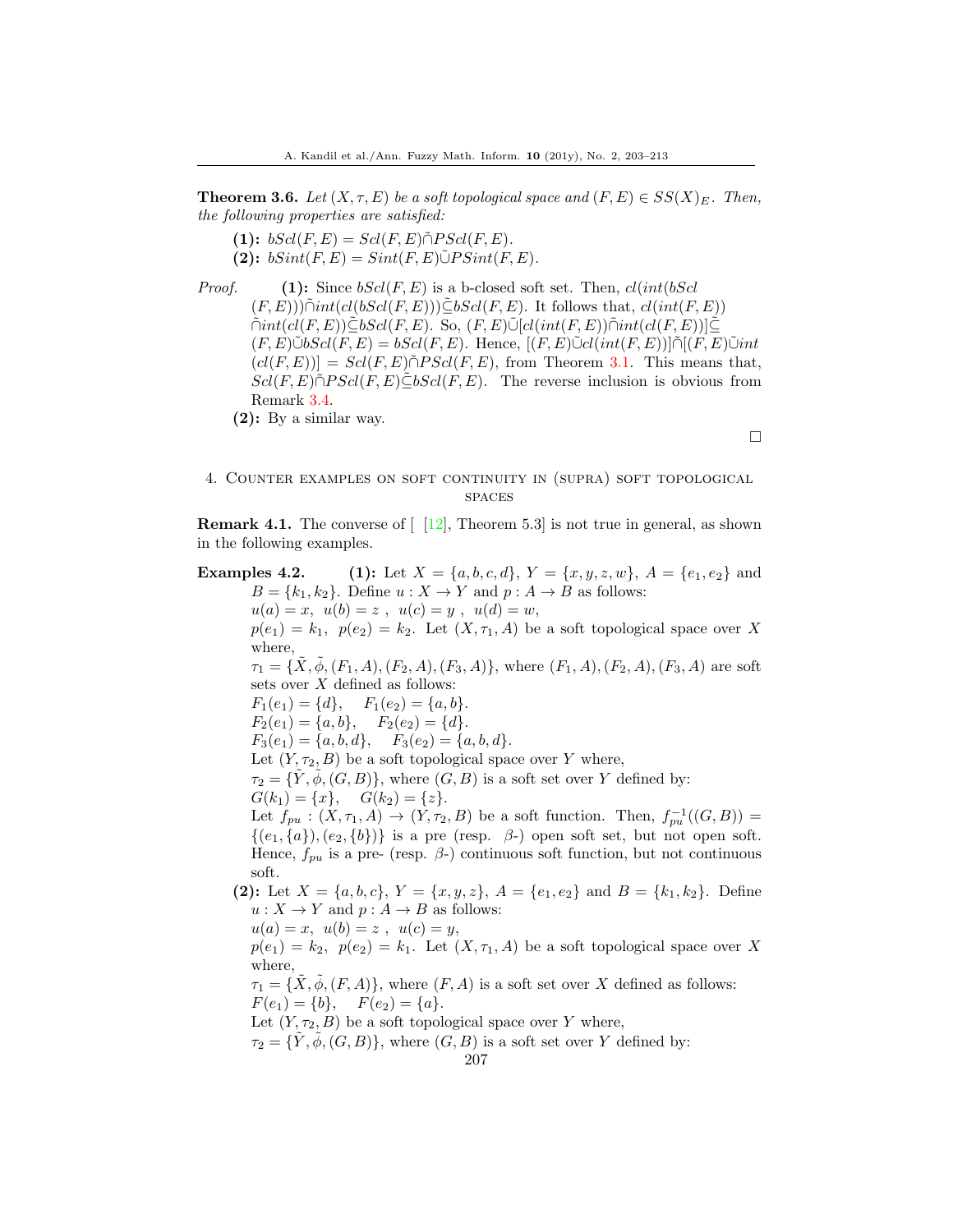$G(k_1) = \{x\}, \quad G(k_2) = \{x, z\}.$ 

Let  $f_{pu}$  :  $(X, \tau_1, A) \rightarrow (Y, \tau_2, B)$  be a soft function. Then,  $f_{pu}^{-1}((G, B))$  =  $\{(e_1,\{a,b\}), (e_2,\{b\})\}\$ is a semi (resp. *α*-) open soft set, but not open soft set. Hence,  $f_{pu}$  is a semi- (resp.  $\alpha$ -) continuous soft function, but not continuous soft.

**Remark 4.3.** The converse of  $\begin{bmatrix} 12 \\ 1 \end{bmatrix}$ , Theorem 5.4 is not true in general, as shown in the following examples.

**Examples 4.4.** (1): Let  $X = \{a, b, c\}$ ,  $Y = \{x, y, z\}$ ,  $A = \{e_1, e_2\}$  and  $B =$  ${k_1, k_2}$ . Define  $u: X \to Y$  and  $p: A \to B$  as follows:  $u(a) = x$ ,  $u(b) = z$ ,  $u(c) = z$ ,  $p(e_1) = k_1$ ,  $p(e_2) = k_2$ . Let  $(X, \tau_1, A)$  be a soft topological space over X where,  $\tau_1 = {\hat{X}, \phi, (F_1, A), (F_2, A), (F_3, A)},$  where  $(F_1, A), (F_2, A), (F_3, A)$  are soft sets over *X* defined as follows:  $F_1(e_1) = \{a\}, \quad F_1(e_2) = \{a\}.$  $F_2(e_1) = \{b\}, \quad F_2(e_2) = \{b\}.$  $F_3(e_1) = \{a, b\}, \quad F_3(e_2) = \{a, b\}.$ Let  $(Y, \tau_2, B)$  be a soft topological space over *Y* where,  $\tau_2 = {\tilde{Y}, \tilde{\phi}, (G, B)}$ , where  $(G, B)$  is a soft set over *Y* defined by:  $G(k_1) = \{z\}, \quad G(k_2) = \{z\}.$ Let  $f_{pu}$  :  $(X, \tau_1, A) \rightarrow (Y, \tau_2, B)$  be a soft function. Then,  $f_{pu}^{-1}((G, B))$  =  $\{(e_1,\{b,c\}), (e_2,\{b,c\})\}$  is a semi open soft set, but not *α*-open soft. Hence,  $f_{pu}$  is a semi-continuous soft function, but not  $\alpha$ -continuous soft. (2): In Examples 4.2 (1), let  $(Y, \tau_2, B)$  be a soft topological space over *Y* where,  $\tau_2 = \{Y, \phi, (G, B)\}\text{, where } (G, B) \text{ is a soft set over } Y \text{ defined by:}$  $G(k_1) = \{x\}, \quad G(k_2) = \{y\}.$ Let  $f_{pu}$  :  $(X, \tau_1, A) \rightarrow (Y, \tau_2, B)$  be a soft function. Then,  $f_{pu}^{-1}((G, B))$  =  $\{(e_1,\{a\}), (e_2,\{c\})\}$  is a *β*-open soft set, but not semi open soft. Hence,  $f_{pu}$ is a *β*-continuous soft function, but not semi-continuous soft. (3): Let  $X = \{a, b, c, d\}$ ,  $Y = \{x, y, z, w\}$ ,  $A = \{e_1, e_2\}$  and  $B = \{k_1, k_2\}$ . Define  $u: X \to Y$  and  $p: A \to B$  as follows:  $u(a) = x$ ,  $u(b) = z$ ,  $u(c) = w$ ,  $u(d) = z$ ,  $p(e_1) = k_1$ ,  $p(e_2) = k_2$ . Let  $(X, \tau_1, A)$  be a soft topological space over X where,  $\tau_1 = \{X, \phi, (F_1, A), (F_2, A), (F_3, A), (F_4, A)\}\$ , where  $(F_1, A), (F_2, A),$  $(F_3, A), (F_4, A)$  are soft sets over *X* defined as follows:  $F_1(e_1) = \{a\}, \quad F_1(e_2) = \{b\}.$  $F_2(e_1) = \{b\}, \quad F_2(e_2) = \{a\}.$  $F_3(e_1) = \{a, b\}, \quad F_3(e_2) = \{a, b\}.$  $F_4(e_1) = \{a, b, d\}, \quad F_4(e_2) = \{a, b, d\}.$ Let  $(Y, \tau_2, B)$  be a soft topological space over *Y* where,  $\tau_2 = \{Y, \phi, (G, B)\}\text{, where } (G, B) \text{ is a soft set over } Y \text{ defined by:}$  $G(k_1) = \{x, z\}, \quad G(k_2) = \{y, z\}.$ Let  $f_{pu}$  :  $(X, \tau_1, A) \rightarrow (Y, \tau_2, B)$  be a soft function. Then,  $f_{pu}^{-1}((G, B))$  = 208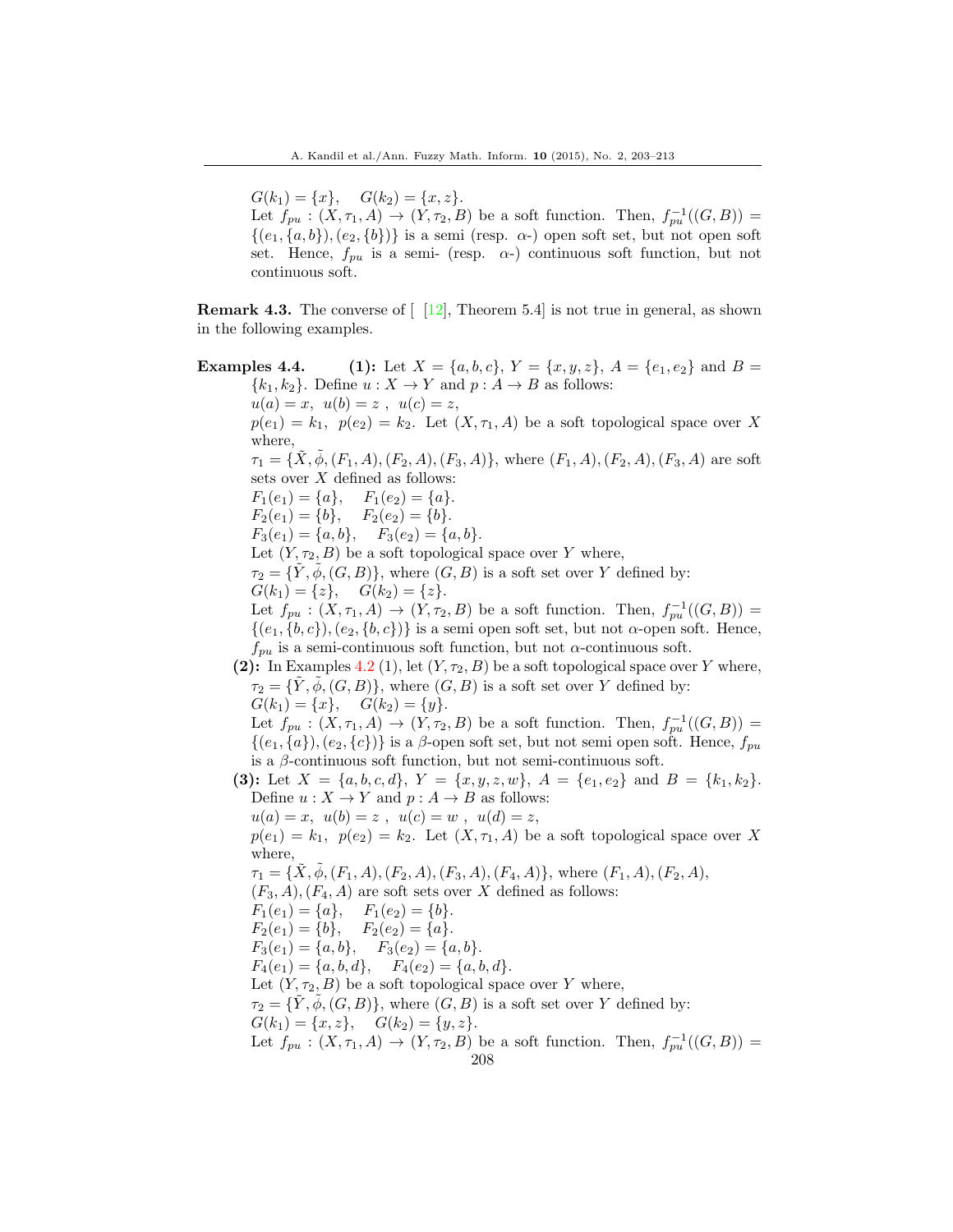$\{(e_1,\{a,d\}), (e_2,\{b,d\})\}$  is a *β*-open soft set, but not pre open soft. Hence,  $f_{pu}$  is a *β*-continuous soft function, but not pre-continuous soft.

**(4):** In (1), let  $(Y, \tau_2, B)$  be a soft topological space over *Y* where,

 $\tau_2 = \{Y, \phi, (G, B)\}\text{, where } (G, B) \text{ is a soft set over } Y \text{ defined by:}$  $G(k_1) = \{z\}, \quad G(k_2) = \{x\}.$ 

Let  $f_{pu}$  :  $(X, \tau_1, A) \rightarrow (Y, \tau_2, B)$  be a soft function. Then,  $f_{pu}^{-1}((G, B))$  =  $\{(e_1,\{b,c\}), (e_2,\{a\})\}$  is a pre open soft set, but not *α*-open soft set. Hence,  $f_{pu}$  is a pre-continuous soft function, but not *α*-continuous soft.

**Remark 4.5.** The converse of  $\lceil 9 \rceil$ , Theorem 6.2 is not true in general, as shown in the following examples.

# **Examples 4.6.** (1): Let  $X = \{a, b, c\}$ ,  $Y = \{x, y, z\}$ ,  $A = \{e_1, e_2\}$  and  $B =$  ${k_1, k_2}$ . Define  $u: X \to Y$  and  $p: A \to B$  as follows:  $u(a) = x$ ,  $u(b) = z$ ,  $u(c) = y$ ,  $p(e_1) = k_2$ ,  $p(e_2) = k_1$ . Let  $(X, \tau_1, A)$  be a soft topological space over X where,  $\tau_1 = {\tilde{X}, \phi, (F_1, A)}$ , where  $(F_1, A)$  is a soft set over *X* defined as follows:  $F(e_1) = \{a, b\}, \quad F(e_2) = \{a, b\}.$ The supra soft topology  $\mu_1$  is defined as follows,  $\mu_1 = {\tilde{X}, \tilde{\phi}, (F_1, A)}$ ,  $(F_2, A), (F_3, A)$ }, where  $(F_1, A), (F_2, A), (F_3, A)$  are soft sets over *X* defined as follows:  $F_1(e_1) = \{a\}, \quad F_1(e_2) = \{a\}.$  $F_2(e_1) = \{a, b\}, \quad F_2(e_2) = \{a, b\}.$  $F_3(e_1) = \{b, c\}, \quad F_2(e_2) = \{b, c\}.$ Let  $(Y, \tau_2, B)$  be a soft topological space over *Y* where,  $\tau_2 = {\tilde{Y}, \tilde{\phi}, (G, B)}$ , where  $(G, B)$  is a soft set over *Y* defined by:  $G(k_1) = \{x, y\}, \quad G(k_2) = \{x, y\}.$ Let  $f_{pu}$  :  $(X, \tau_1, A) \rightarrow (Y, \tau_2, B)$  be a soft function. Then,  $f_{pu}^{-1}((G, B))$  =  $\{(e_1,\{a,c\}\), (e_2,\{a,c\})\}$  is a supra pre (resp.  $\beta$ -) open soft set, but not supra open soft set. Hence,  $f_{pu}$  is a supra pre- (resp.  $\beta$ -) continuous soft function, but not supra continuous soft. (2): Let  $X = \{a, b, c\}$ ,  $Y = \{x, y, z\}$ ,  $A = \{e_1, e_2\}$  and  $B = \{k_1, k_2\}$ . Define  $u: X \to Y$  and  $p: A \to B$  as follows:  $u(a) = x$ ,  $u(b) = z$ ,  $u(c) = y$ ,  $p(e_1) = k_2$ ,  $p(e_2) = k_1$ . Let  $(X, \tau_1, A)$  be a soft topological space over X where,  $\tau_1 = {\{\overline{X}, \overline{\phi}, (F_1, A)\}}$ , where  $(F_1, A)$  is a soft set over *X* defined as follows:  $F(e_1) = \{a, b\}, \quad F(e_2) = \{a\}.$ The supra soft topology  $\mu_1$  is defined as follows,  $\mu_1 = {\tilde{X}, \tilde{\phi}, (F_1, A)}$ ,  $(F_2, A)$ }, where  $(F_1, A)$ ,  $(F_2, A)$  are soft sets over *X* defined as follows:  $F_1(e_1) = \{a, b\}, \quad F_1(e_2) = \{a\}.$  $F_2(e_1) = \{a, c\}, \quad F_2(e_2) = \{b, c\}.$ Let  $(Y, \tau_2, B)$  be a soft topological space over *Y* where,  $\tau_2 = {\tilde{Y}, \tilde{\phi}, (G, B)}$ , where  $(G, B)$  is a soft set over *Y* defined by:  $G(k_1) = \{x, y\}, \quad G(k_2) = \{x, z\}.$ Let  $f_{pu}$  :  $(X, \tau_1, A) \rightarrow (Y, \tau_2, B)$  be a soft function. Then,  $f_{pu}^{-1}((G, B))$  =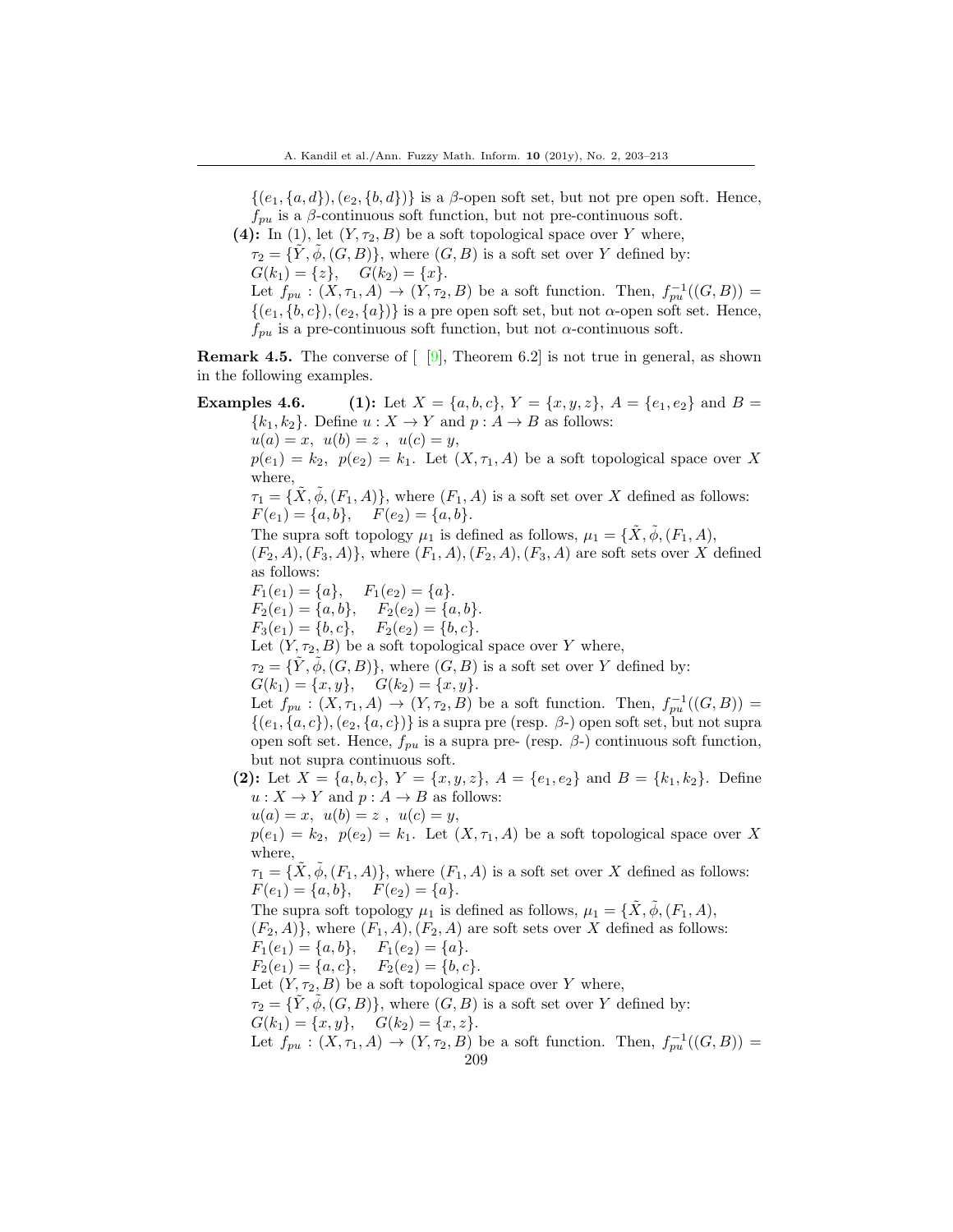$\{(e_1,\{a,b\}\), (e_2,\{a,c\})\}$  is a supra semi (resp.  $\alpha$ -) open soft set, but not supra open soft set. Hence,  $f_{n\mu}$  is a supra semi- (resp.  $\alpha$ -) continuous soft function, but not supra continuous soft.

**Remark 4.7.** The converse of  $\lceil 9 \rceil$ , Theorem 6.3 is not true in general, as shown in the following examples.

**Examples 4.8.** (1): Let  $X = \{a, b, c, d\}$ ,  $Y = \{x, y, z, w\}$ ,  $A = \{e_1, e_2\}$  and  $B = \{k_1, k_2\}$ . Define  $u: X \to Y$  and  $p: A \to B$  as follows:  $u(a) = y, u(b) = x, u(c) = x, u(d) = x$ ,  $p(e_1) = k_1, p(e_2) = k_2$ . Let  $(X, \tau_1, A)$  be a soft topological space over X where,  $\tau_1 = {\tilde{X}, \tilde{\phi}, (F_1, A)}$ , where  $(F_1, A)$  is a soft set over *X* defined as follows:  $F(e_1) = \{a, b\}, \quad F(e_2) = \{a, b\}.$ The supra soft topology  $\mu_1$  is defined as follows,  $\mu_1 = \{X, \phi, (F_1, A),\}$  $(F_2, A), (F_3, A), (F_4, A)$ <sup>2</sup>, where  $(F_1, A), (F_2, A), (F_3, A), (F_4, A)$  are soft sets over *X* defined as follows:  $F_1(e_1) = \{a\}, \quad F_1(e_2) = \{a\}.$  $F_2(e_1) = \{a, b\}, \quad F_2(e_2) = \{a, b\}.$  $F_3(e_1) = \{b, c\}, \quad F_2(e_2) = \{b, c\}.$  $F_4(e_1) = \{a, b, c\}, \quad F_4(e_2) = \{a, b, c\}.$ Let  $(Y, \tau_2, B)$  be a soft topological space over *Y* where,  $\tau_2 = \{Y, \phi, (G, B)\}\text{, where } (G, B) \text{ is a soft set over } Y \text{ defined by:}$  $G(k_1) = \{x, y\}, \quad G(k_2) = \{x, w\}.$ Let  $f_{pu}$  :  $(X, \tau_1, A) \rightarrow (Y, \tau_2, B)$  be a soft function. Then,  $f_{pu}^{-1}((G, B))$  = *{*(*e*1*, {b, c, d}*)*,*(*e*2*, {b, c, d}*)*}* is a supra semi open soft set, but not supra *α*open soft set. Hence, *fpu* is a supra semi-continuous soft function, but not supra *α*-continuous soft. **(2):** In (1), let  $u: X \to Y$  defined as follows:  $u(a) = y, u(b) = x, u(c) = y, u(d) = y.$ Let  $(Y, \tau_2, B)$  be a soft topological space over *Y* where,  $\tau_2 = \{Y, \phi, (G, B)\}\text{, where } (G, B) \text{ is a soft set over } Y \text{ defined by:}$  $G(k_1) = \{x, y\}, \quad G(k_2) = \{x, w\}.$ Let  $f_{pu}$  :  $(X, \tau_1, A) \rightarrow (Y, \tau_2, B)$  be a soft function. Then,  $f_{pu}^{-1}((G, B))$  =  $\{(e_1,\{b\}), (e_2,\{b\})\}$  is a supra *β*-open soft set, but not supra semi open soft set. Hence,  $f_{pu}$  is a supra *β*-continuous soft function, but not supra semi-continuous soft. **(3):** In (1), let  $u: X \to Y$  defined as follows:  $u(a) = x$ ,  $u(b) = y$ ,  $u(c) = y$ ,  $u(d) = x$ . Let  $(Y, \tau_2, B)$  be a soft topological space over *Y* where,  $\tau_2 = \{Y, \phi, (G, B)\}\$ , where  $(G, B)$  is a soft set over *Y* defined by:  $G(k_1) = \{x, z\}, \quad G(k_2) = \{x, w\}.$ Let  $f_{pu}$  :  $(X, \tau_1, A) \rightarrow (Y, \tau_2, B)$  be a soft function. Then,  $f_{pu}^{-1}((G, B))$  =

 $\{(e_1, \{a, d\})$ ,  $(e_2, \{a, d\})\}$  is a supra  $\beta$ -open soft set, but not supra pre open soft set. Hence,  $f_{pu}$  is a supra  $\beta$ -continuous soft function, but not supra pre-continuous soft.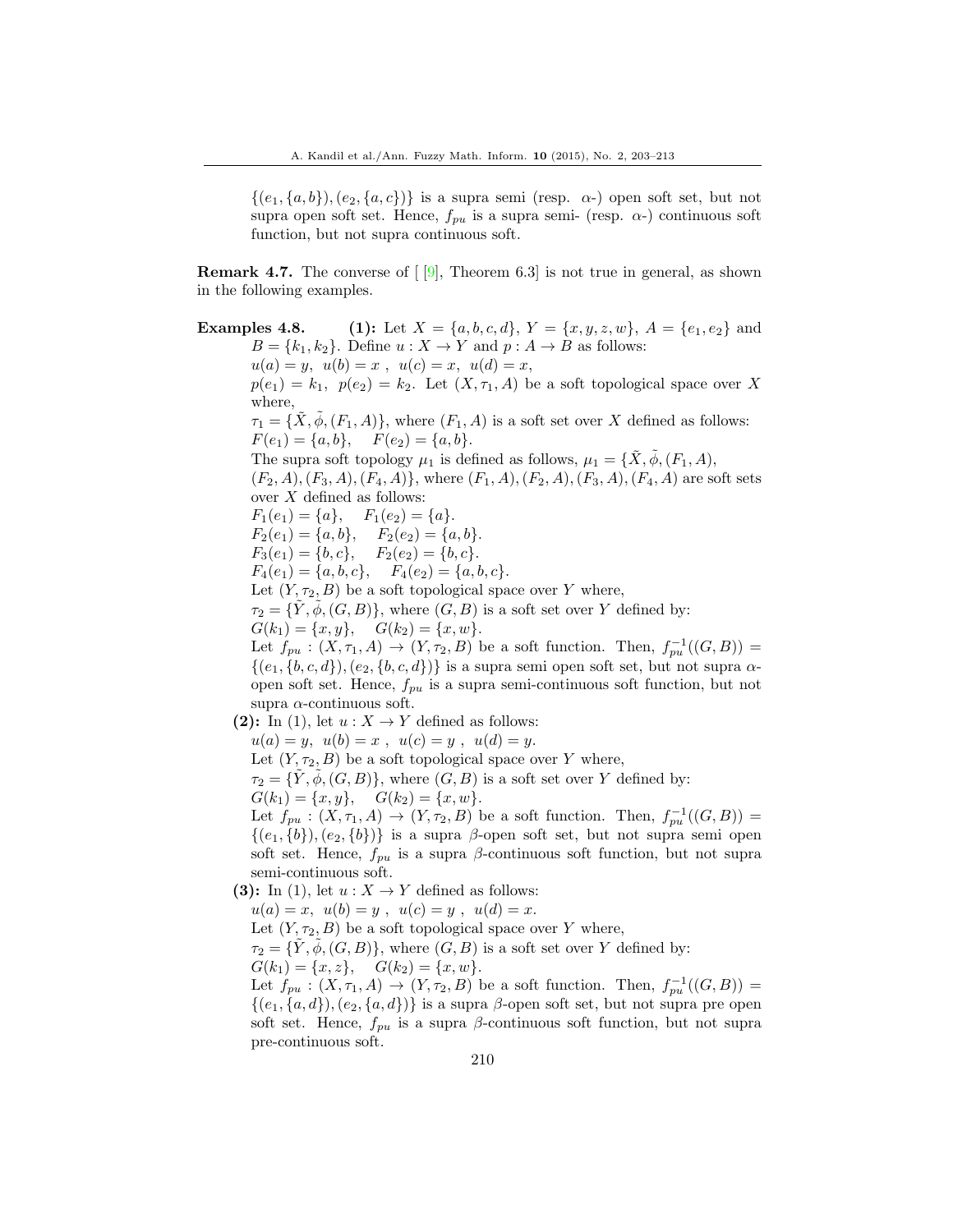**(4):** In (1), let  $u: X \to Y$  defined as follows:  $u(a) = x$ ,  $u(b) = y$ ,  $u(c) = x$ ,  $u(d) = y$ . Let  $(Y, \tau_2, B)$  be a soft topological space over *Y* where,  $\tau_2 = {\tilde{Y}, \tilde{\phi}, (G, B)}$ , where  $(G, B)$  is a soft set over *Y* defined by:  $G(k_1) = \{x, z\}, \quad G(k_2) = \{x, w\}.$ Let  $f_{pu}$  :  $(X, \tau_1, A) \rightarrow (Y, \tau_2, B)$  be a soft function. Then,  $f_{pu}^{-1}((G, B))$  =  $\{(e_1, \{a, c\}), (e_2, \{a, c\})\}$  is a supra pre open soft set, but not supra *α*-open soft set. Hence, *fpu* is a supra pre-continuous soft function, but not supra *α*-continuous soft.

### 5. Conclusion

Topology is an important and major area of mathematics and it can give many relationships between other scientific areas and mathematical models. Recently, many scientists have studied and improved the soft set theory, which is initiated by Molodtsov [28] and easily applied to many problems having uncertainties from social life. The main purpose of this paper, is to introduce more properties of of  $\gamma$ -soft interior and *γ*-soft closure mentioned in [8, 12]. Also, counter examples of (supra) soft continuity, mentioned in  $[9, 12]$ , are introduced. In the next study, we extend the notion of b-open soft sets to supra soft topological spaces and and other topological properties. Also, we will use some topological tools in soft set application, like rough sets.

### 6. Acknowledgements

The authors express their sincere thanks to the reviewers for their valuable suggestions. The authors are also thankful to the editors-in-chief and managing editors for their important comments which helped to improve the presentation of the paper.

#### **REFERENCES**

- [1] B. Ahmad and A. Kharal, Mappings of soft classes, New Math. Nat. Comput. 7 (3) (2011) 471–481.
- [2] B. Ahmad and A. Kharal, On fuzzy soft sets, Adv. Fuzzy Syst. (2009) 1–6.
- [3] H. Aktas and N. Cagman, Soft sets and soft groups, Infor. Sci. 1 (77) (2007) 2726–2735.
- [4] M. I. Ali, F. Feng, X. Liu, W. K. Min and M. Shabir, On some new operations in soft set theory, Comput. Math. Appl. 57 (2009) 1547–1553.
- [5] Banu Pazar Varol and Halis Aygun, On soft Hausdorff spaces, Ann. Fuzzy Math. Inform. 5 (2013) 15–24.
- [6] N. Cagman, F.Citak and S. Enginoglu, Fuzzy parameterized fuzzy soft set theory and its applications, Turkish Journal of Fuzzy Systems 1 (1) (2010) 21–35.
- [7] N.Cagman and S. Enginoglu, Soft set theory and uni-int decision making, European Journal of Operational Research 207 (2010) 848-855.
- [8] S. A. El-Sheikh and A. M. Abd El-latif, Characterization of b-open soft sets in soft topological spaces, Journal of New Theory 2 (2015) 8–18.
- [9] S. A. El-Sheikh and A. M. Abd El-latif, Decompositions of some types of supra soft sets and soft continuity, International Journal of Mathematics Trends and Technology 9 (1) (2014) 37–56.
- [10] A. C. Guler and G. Kale, Regularity and normality on soft ideal topological spaces, Ann. Fuzzy Math. Inform. 9 (3) (2015) 373–383.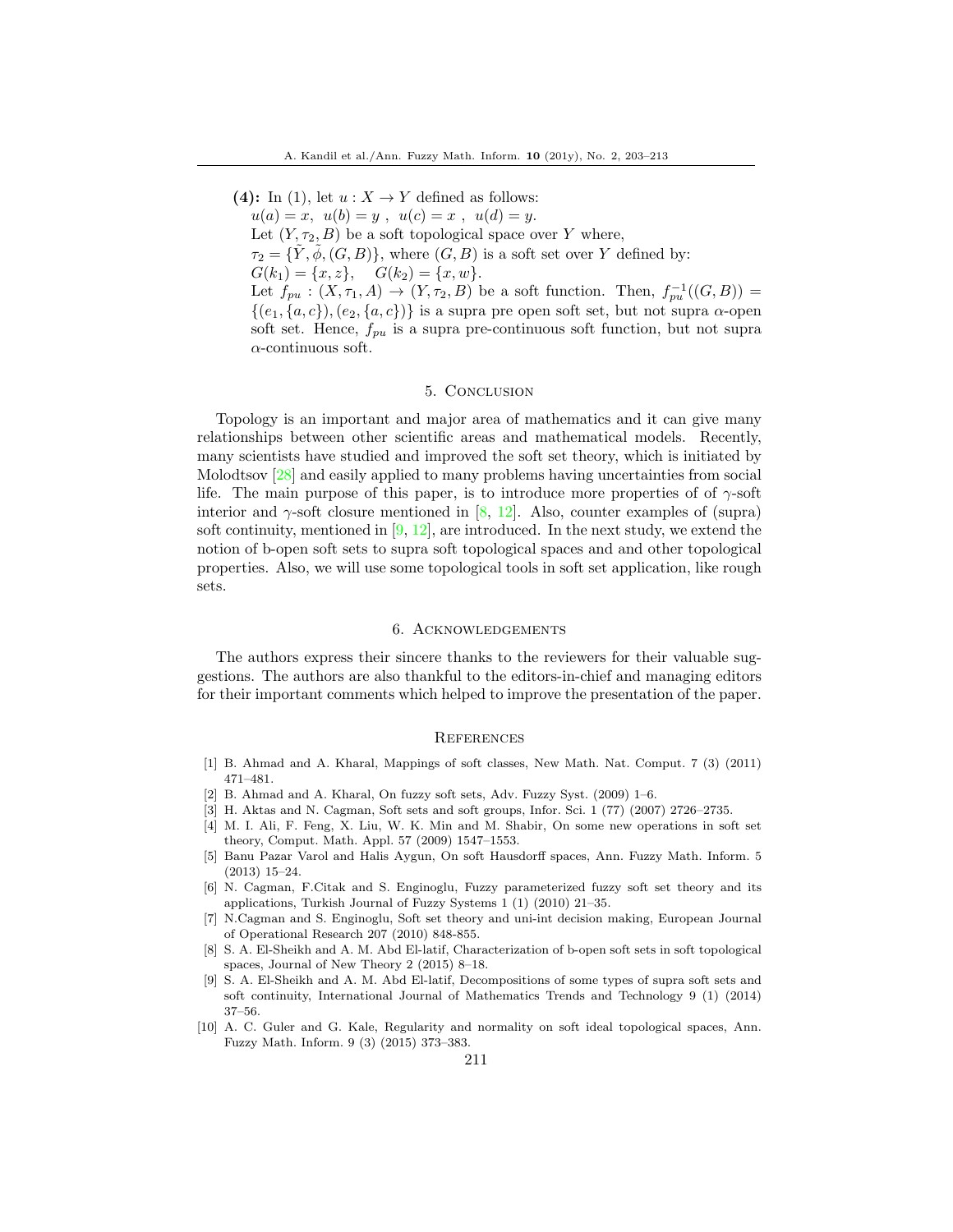[11] A.Kandil, O. A. E. Tantawy, S. A. El-Sheikh and A. M. Abd El-latif, Fuzzy soft semi connected properties in fuzzy soft topological spaces, Mathematical Sciences Letters 4 (2) (2015) 171–179

.

- [12] A.Kandil, O. A. E. Tantawy, S. A. El-Sheikh and A. M. Abd El-latif, *γ*-operation and decompositions of some forms of soft continuity in soft topological spaces, Ann. Fuzzy Math. Inform. 7 (2014) 181–196.
- [13] A.Kandil, O. A. E. Tantawy, S. A. El-Sheikh and A. M. Abd El-latif, *γ*-operation and decompositions of some forms of soft continuity of soft topological spaces via soft ideal, Ann. Fuzzy Math. Inform. 9 (3) (2015) 385–402.
- [14] A.Kandil, O. A. E. Tantawy, S. A. El-Sheikh and A. M. Abd El-latif, Soft connectedness via soft ideals, Journal of New Results in Science 4 (2014) 90–108.
- [15] A.Kandil, O. A. E. Tantawy, S. A. El-Sheikh and A. M. Abd El-latif, Soft ideal theory, Soft local function and generated soft topological spaces, Appl. Math. Inf. Sci. 8 (4) (2014) 1595– 1603.
- [16] A.Kandil, O. A. E. Tantawy, S. A. El-Sheikh and A. M. Abd El-latif, Soft regularity and normality based on semi open soft sets and soft ideals, Applied Mathematics & Information Sciences Letters 3 (2) (2015) 47–55.
- [17] A.Kandil, O. A. E. Tantawy, S. A. El-Sheikh and A. M. Abd El-latif, Soft semi compactness via soft ideals , Appl. Math. Inf. Sci. 8 (5) (2014) 2297–2306.
- [18] A.Kandil, O. A. E. Tantawy, S. A. El-Sheikh and A. M. Abd El-latif, Soft semi (quasi) Hausdorff spaces via soft ideals, South Asian Journal of Mathematics 4 (6) (2014) 265–284.
- [19] A.Kandil, O. A. E. Tantawy, S. A. El-Sheikh and A. M. Abd El-latif, Soft semi separation axioms and irresolute soft functions, Ann. Fuzzy Math. Inform. 8 (2) (2014) 305–318.
- [20] A.Kandil, O. A. E. Tantawy, S. A. El-Sheikh and A. M. Abd El-latif, Some fuzzy soft topological properties based on fuzzy semi open soft sets, South Asian Journal of Mathematics 4 (4) (2014) 154–169.
- [21] A.Kandil, O. A. E. Tantawy, S. A. El-Sheikh and A. M. Abd El-latif, Supra generalized closed soft sets with respect to an soft ideal in supra soft topological spaces, Appl. Math. Inf. Sci. 8 (4) (2014) 1731–1740.
- [22] D. V. Kovkov, V. M. Kolbanov and D. A. Molodtsov, Soft sets theory-based optimization, Journal of Computer and Systems Sciences International 46 (6) (2007) 872–880.
- [23] P. K. Maji, R. Biswas and A. R. Roy, Fuzzy soft sets, The Journal of Fuzzy Mathematics 9 (3) (2001) 589–602.
- [24] P. K. Maji, R. Biswas and A. R. Roy, Intuitionistic fuzzy soft sets, The Journal of Fuzzy Mathematics, 9 (3) (2001) 677–691.
- [25] P. K. Maji,R. Biswas and A. R. Roy, Soft set theory, Comput. Math. Appl. 45 (2003) 555–562.
- [26] P. Majumdar and S. K. Samanta, Generalised fuzzy soft sets, Comput. Math. Appl. 59 (2010) 1425–1432.
- [27] D. Molodtsov, V. Y. Leonov and D. V. Kovkov, Soft sets technique and its application, Nechetkie Sistemy i Myagkie Vychisleniya 1 (1) (2006) 8–39.
- [28] D. A. Molodtsov, Soft set theory-firs tresults, Comput. Math. Appl. 37 (1999) 19–31.
- [29] A. Mukherjee and S. B. Chakraborty, On intuitionistic fuzzy soft relations, Bull. Kerala Math. Assoc. 5 (1) (2008) 35–42.
- [30] D. Pei and D. Miao, From soft sets to information systems, in: X. Hu, Q. Liu, A. Skowron, T. Y. Lin, R. R. Yager, B. Zhang (Eds.), Proceedings of Granular Computing, in: IEEE, 2 (2005) 617–621.
- [31] M. Shabir and M. Naz, On soft topological spaces, Comput. Math. Appl. 61 (2011) 1786–1799.
- [32] I. Zorlutuna, M. Akdag, W. K. Min and S. Atmaca, Remarks on soft topological spaces, Ann. Fuzzy Math. Inform. 3 (2012) 171–185.
- [33] Y. Zou and Z. Xiao, Data analysis approaches of soft sets under incomplete information, Knowledge-Based Systems 21 (2008) 941–945.

A. KANDIL (dr.ali\_kandil@yahoo.com)

212